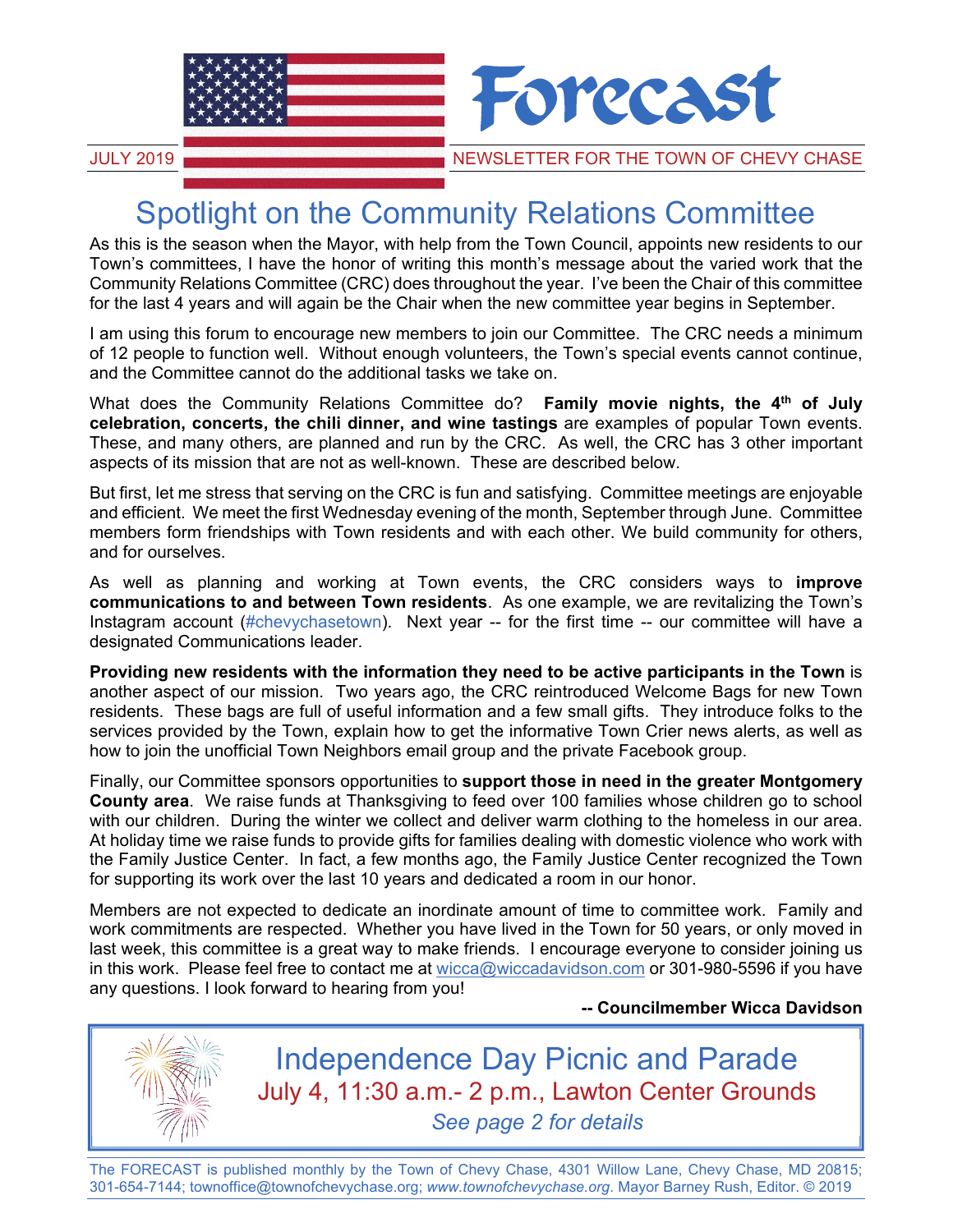# TOWN NEWS

## Public Hearing on Proposed Noise Ordinance Amendment

At its July 16 meeting, the Town Council will hold a public hearing on a proposed amendment to the Town's noise control regulations. The amendment, which was introduced by the Council in response to numerous complaints about leaf blower noise, is aimed at increasing the "quiet time" schedule beginning in the fall of this year.

The amendment would prohibit gas-powered leaf blower operation before 9:00 a.m. and after 7:00 p.m. on weekdays, weekends, and holidays. In contrast, electric and battery-powered leaf blowers could be used from 8:00 a.m. to 8:00 p.m.

The Town Council and the Town's Climate and Environment Committee believe that this schedule change will not cause significant inconvenience, but will encourage residents, landscape companies, and Town contractors to consider switching to quieter, cleaner electric and battery-powered leaf blowers. The schedule change would be supported by educational workshops and outreach efforts to demonstrate the benefits of battery and electric landscape equipment and the relative costs of such equipment and the options available.

The proposed ordinance amendment and supporting *Question & Answer* document are available for review on the Town website. Comments and questions can be presented in person at the public hearing or submitted by email to the Town office at townoffice@townofchevychase.org.

# TOWN EVENTS

## Independence Day Picnic & Parade

### July 4, 11:30 a.m.-2 p.m., Lawton Center Grounds

**11:30 a.m.:** Come to the Lawton Center to decorate your bikes, scooters, wagons, and baby carriages. The Town will provide decorating supplies.

#### **12 p.m.: Parade and Dixieland Band**

The parade will begin at 12 p.m. led by the Dixie Land Trio.

#### **12:30-1:30 p.m.: Picnic**

Town residents will be treated to barbeque catered by Red, Hot & Blue and the famous Ben and Jerry's ice cream truck. Vegetarian & vegan options are available upon request. Bring your appetite and picnic blanket!

The reading of the Declaration of Independence at this event has become a tradition. We encourage readers of all ages to take part. If you would like to volunteer to read a few lines, please contact the Town Office at townoffice@townofchevychase.org or 301-654-7144.

The Town needs volunteers to help set up and break down the event from 10 a.m. to 12 p.m. and from 1:45 to 2:30 p.m. Please contact the Town office if you can assist.

The Town's Reduce Plastic Waste sub-committee, along with the Community Relations Committee, have been working hard to reduce the amount of plastic waste at Town events. We are happy to report that in place of the 1200 plastic water bottles we've used at past July  $4<sup>th</sup>$  celebrations, we will be providing filtered water. We encourage you to bring your own water bottles to the event. But, if anyone forgets, we will be providing compostable cups too. The Town also is providing compostable plates and utensils, and The Compost Crew will be in attendance to collect all those items. Since this is a lot to manage, we need at least 6 volunteers to help us with the provision of filtered water and for guiding people to the right disposal bins (compost, recycling, landfill). If you are willing to help, please reply to Betsy Johnson at 240-461-1402, and she will provide more details.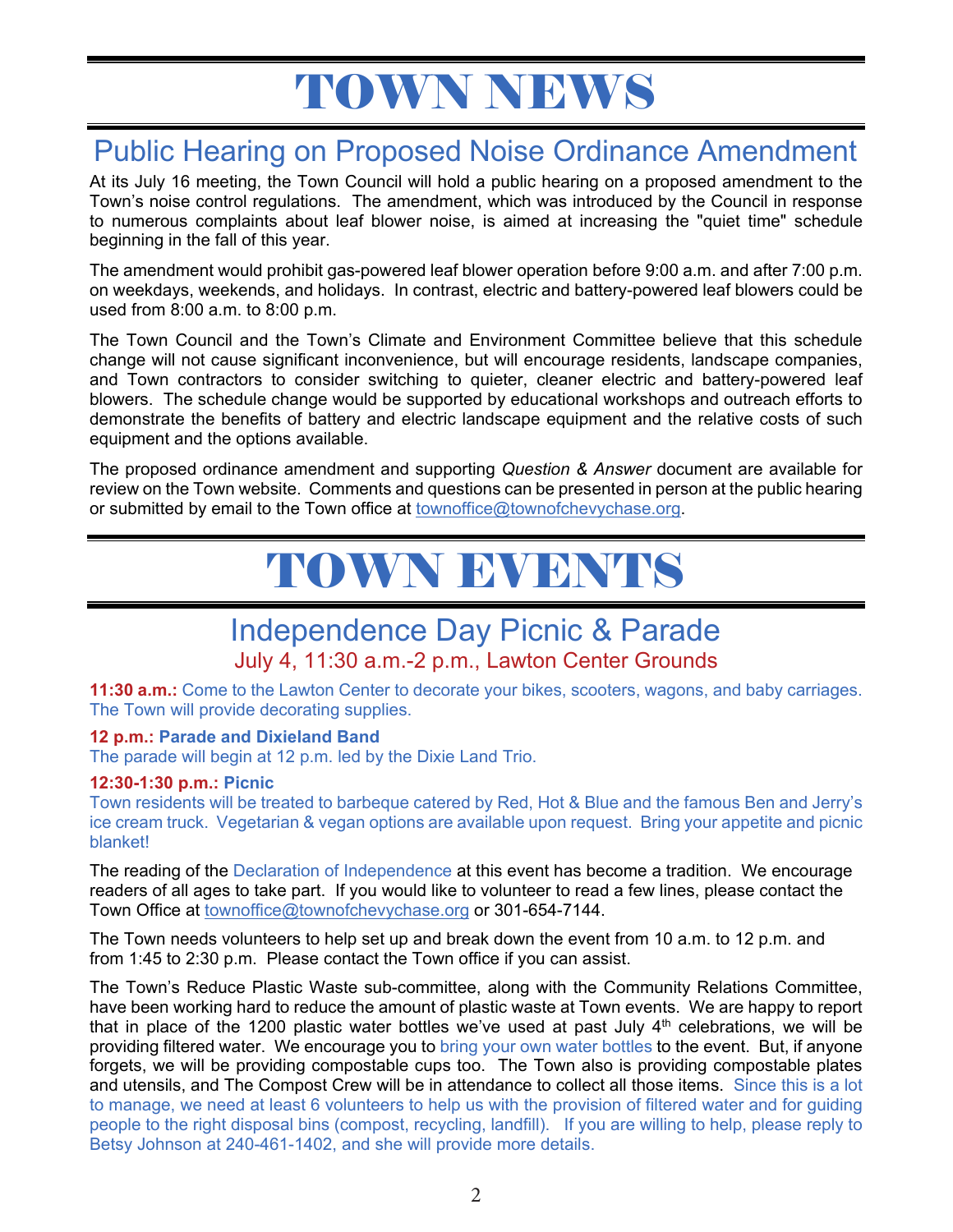# TOWN UPDATES

### Have a Wonderful Summer!

The FORECAST is not published in August, and the Town Council does not meet in August. We encourage you to visit the Town website for current Town news and information. To receive news alerts and other timely messages from the Town, we encourage you to sign up to receive Town Crier emails and Alert TOCC voice messages. Please visit the Town website and follow the prompts to sign up.

### Committee Volunteer Deadline Extended Until July 31

The Council has extended until July 31 the deadline to submit requests to serve on a Town committee or board for the coming year. Information about the various committees and boards is posted on the Town website. If you are interested in volunteering, please submit a brief note expressing interest to the Town Office. Your correspondence may be submitted by mail or e-mail to townoffice@townofchevychase.org and should include your name, address, telephone number, email address and a few sentences about why you would like to volunteer to serve.

### Overgrown Vegetation

As a reminder, residents are asked to keep all streets and sidewalks clear of overgrown vegetation. Please prune vegetation to ensure unobstructed sight lines for pedestrians and motorists. The Town's vegetation maintenance standards are available for review on the Town website.

#### Mosquito Control

Over the past two decades, mosquitoes have gone from being a nuisance to a larger public health concern in Montgomery County. The most effective method to reduce mosquito numbers is to eliminate standing water in rain gutters, buckets, plastic covers or any other container where pests can breed.

# AROUND CHEVY CHASE

### Local Fireworks Shows

Columbia County Club's annual Independence Day celebration will be held on July 2. The fireworks display will begin at dusk. A rain date of Wednesday, July 3 has been set. Chevy Chase Club's celebration will be held on July 3. The fireworks performance will begin at or around 9:25 p.m. and will last approximately 25 minutes.

#### Bethesda Outdoor Movies

#### Wednesday, July 24 - Saturday, July 27, 9 p.m., Woodmont Triangle

Enjoy four nights of blockbuster hits at downtown Bethesda's 15<sup>th</sup> annual outdoor movie series! Show times begin at 9 p.m. at the corner of Norfolk and Auburn Avenues. A limited number of chairs will be provided, and attendees are invited to bring their own lawn chairs. Admission is free.

## Bethesda Farmers' Markets

Bethesda is home to two fabulous farmers' markets! The Bethesda Central Farm Market is open Sundays from 9 a.m. to 1 p.m. at the Bethesda Elementary School parking lot, 7600 Arlington Road. The Montgomery Farm Women's Cooperative Market's inside market is open Wednesdays, Fridays & Saturdays from 7 a.m. to 4 p.m. The outside market is open Saturdays from 7 a.m. to 5 p.m. and Wednesdays, Fridays & Sundays from 8 a.m. to 5 p.m. (weather permitting). 7155 Wisconsin Avenue, Between Willow & Leland Streets.

**MVA On Wheels** will be in Friendship Heights from 10 a.m. until 2 p.m. on July 29, August 19, September 23, October 21, November 18, and December 16. The bus parks on Friendship Heights Boulevard adjacent to the Village Center. For more information, please call 301-656-2797.